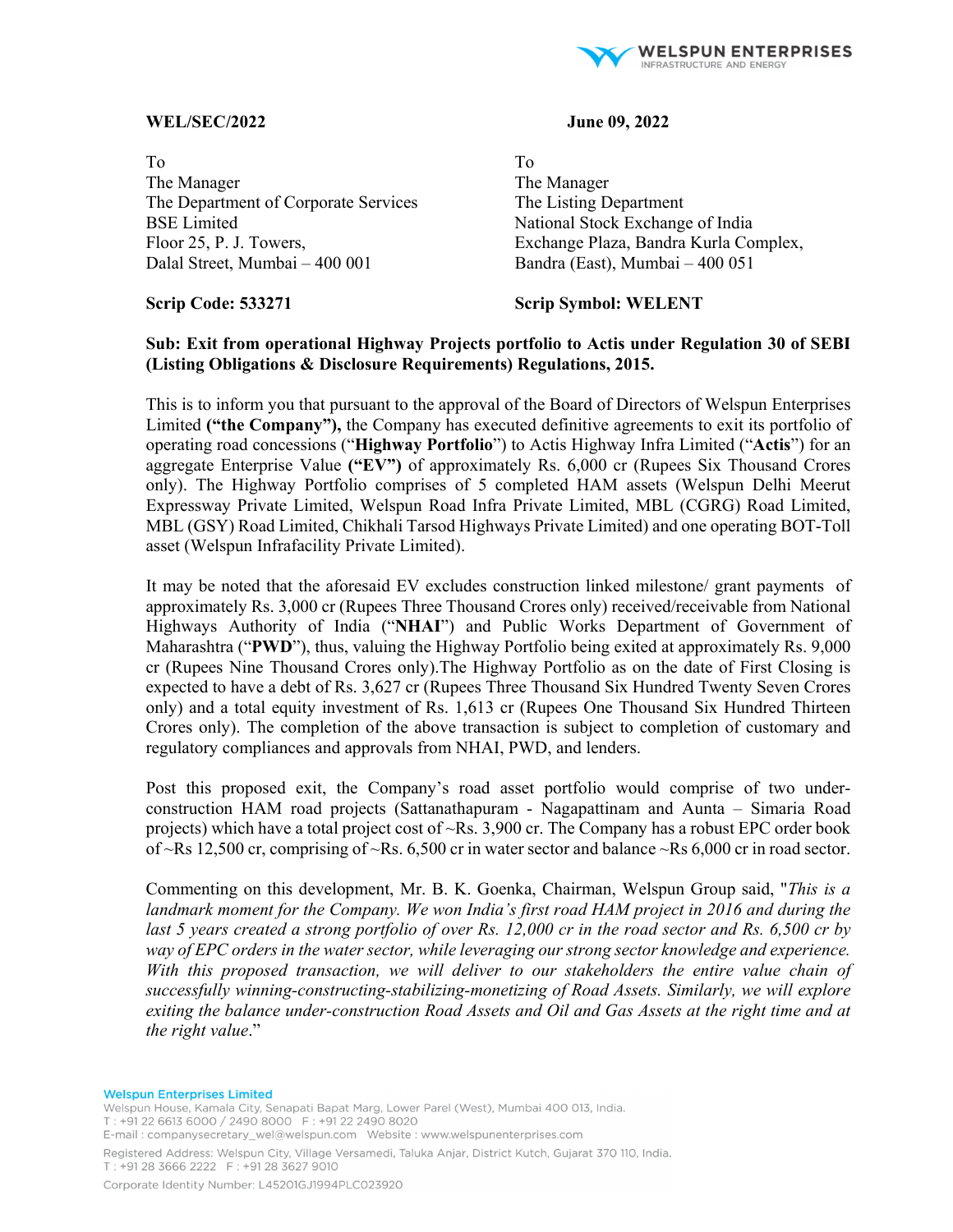

Comments from Actis:

Mr. Adrian Mucalov, Partner, Head of Long Life Infrastructure at Actis said: "*This is a strong, first of its kind, investment for ALLIF, which fully aligns with the fund's core objective – to invest globally in infrastructure assets that provide consistent yield for our investors.*"

Mr. Sumit Sen, Partner at Actis added: "*We are pleased to deepen our commitment to India by supporting the development of some of India's most exciting infrastructure projects. The assets under the Highway Portfolio are well diversified and strategically located; they are a highly attractive addition to our portfolio that aligns perfectly with ALLIF's investment mandate. We look forward to pursuing similar long life infrastructure projects, including Welspun Enterprises' balance underconstruction Road portfolio, in line with our investment thesis.*"

Ernst and Young LLP acted as exclusive advisor for Welspun Enterprises Limited.

The details required pursuant to SEBI Circular CIR/CFD/CMD/4/2015 dated September 09, 2015 are given in Annexure I.

This is for your kind information.

Yours sincerely,

For **Welspun Enterprises Limited**  PRIYA TUSHAR PAKHARE Date: 2022.06.09 Digitally signed by PRIYA TUSHAR PAKHARE

**Priya Pakhare Company Secretary FCS - 7805** 

# **About Welspun Enterprises Limited**

Welspun Enterprises Ltd. (WEL), part of the Welspun Group, is an infrastructure development company focusing on Road, Water and Wastewater segments. The Company also has investments in Oil & Gas Exploration. Backed by experienced management and strong parentage, WEL has a proven track record with the execution of water supply projects and over 1,000 kms of road projects.

For further information, please contact the Investor Relations team at: investorrelations\_WEL@welspun.com

### **About Welspun Group**

Welspun Group is one of the India's fastest growing conglomerates, with businesses in Line Pipes, Home Textiles, Infrastructure, Steel, Advanced Textiles and Flooring solutions. With the presence of over three decades, Welspun has been recognized as a global leader in Home Textiles and Line Pipes, with existence in over 50 countries backed by a strong team of  $26,000+$  employees. The Group enjoys a strong relationship with almost all Fortune 100 companies operating in the Retail and O&G sectors and has been continuously following global ESG practices as a responsible conglomerate.

**Welspun Enterprises Limited** Welspun House, Kamala City, Senapati Bapat Marg, Lower Parel (West), Mumbai 400 013, India. T: +91 22 6613 6000 / 2490 8000 F: +91 22 2490 8020 E-mail: companysecretary\_wel@welspun.com Vebsite: www.welspunenterprises.com Registered Address: Welspun City, Village Versamedi, Taluka Anjar, District Kutch, Gujarat 370 110, India. T: +91 28 3666 2222 F: +91 28 3627 9010 Corporate Identity Number: L45201GJ1994PLC023920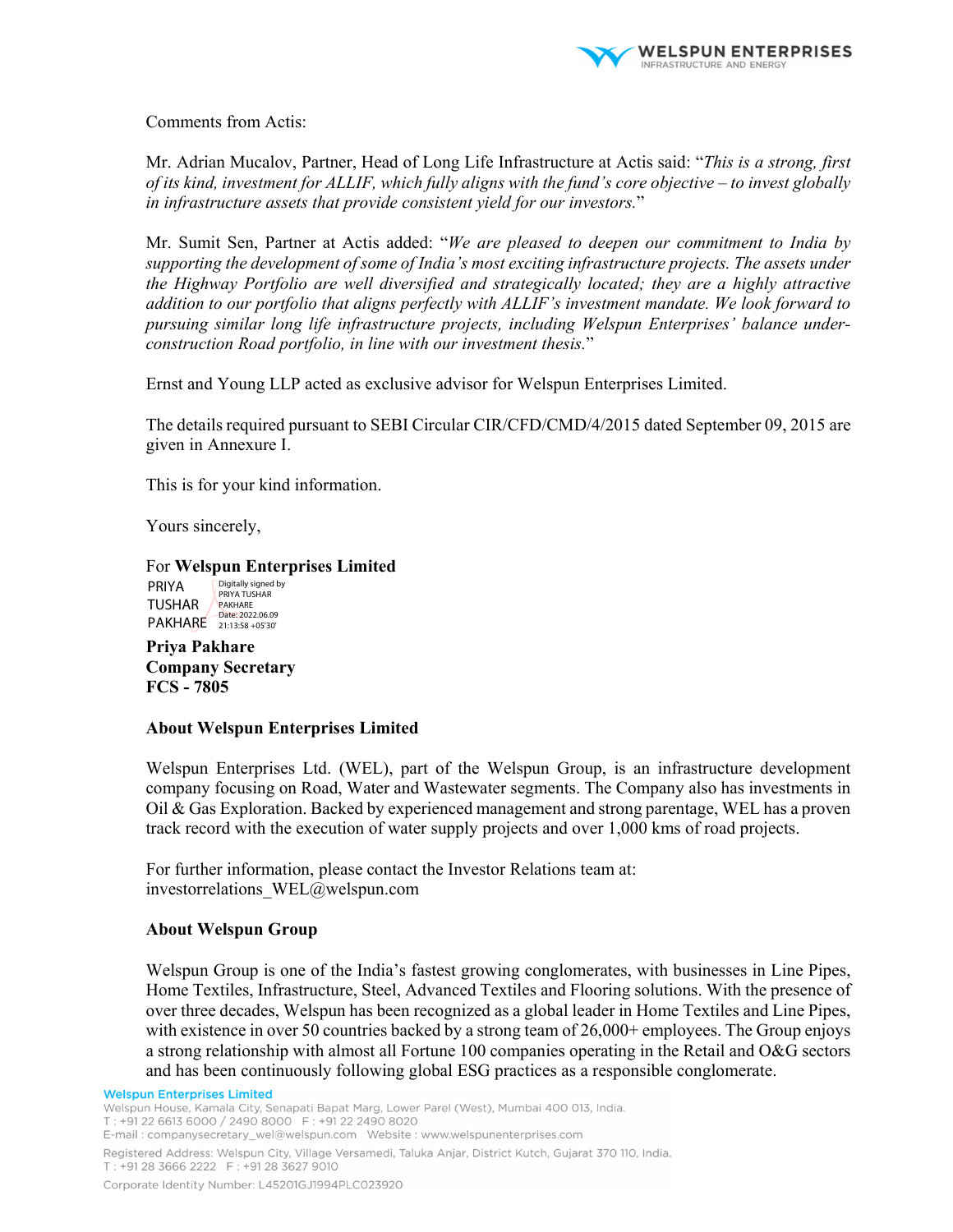

### **About Actis**

Actis is a leading global investor in sustainable infrastructure. We deliver competitive returns for institutional investors and measurable positive impact for countries, cities, and communities in which we operate. Our global experience, operational knowhow and strong culture allow us to create global sustainability leaders. We do it at scale. And have been doing so for decades. Since inception, we have raised US \$24 billion to invest in a better tomorrow.

Actis is a signatory to the United Nations backed Principles for Responsible Investment (UNPRI), an investor initiative developed by the UNEP FI and the UN Global Compact. The firm has consistently been awarded the highest rating score in the UN Principles for Responsible Investment (PRI) independent assessment.

The Actis Long Life Infrastructure Fund, established in 2019, is focused on acquiring, owning and operating stabilised infrastructure assets across multiple sectors, driving operational value, to deliver a strong cash yield for investors and measurable ESG impact. Since its inception in 2019 with US\$1,234m of commitments, the fund has made significant investments across the power generation, distribution and district energy segments globally, and is now entering the transport sector.

## www.act.is

## **Press Contacts**

**India**  Adfactors PR Jyoti Tanwar / Chintan Shah +91 98199 10523 / +91 99206 30954 **Global**  Maitland/AMO +44 (0) 207 379 5151 Actis-Maitland@maitland.co.uk